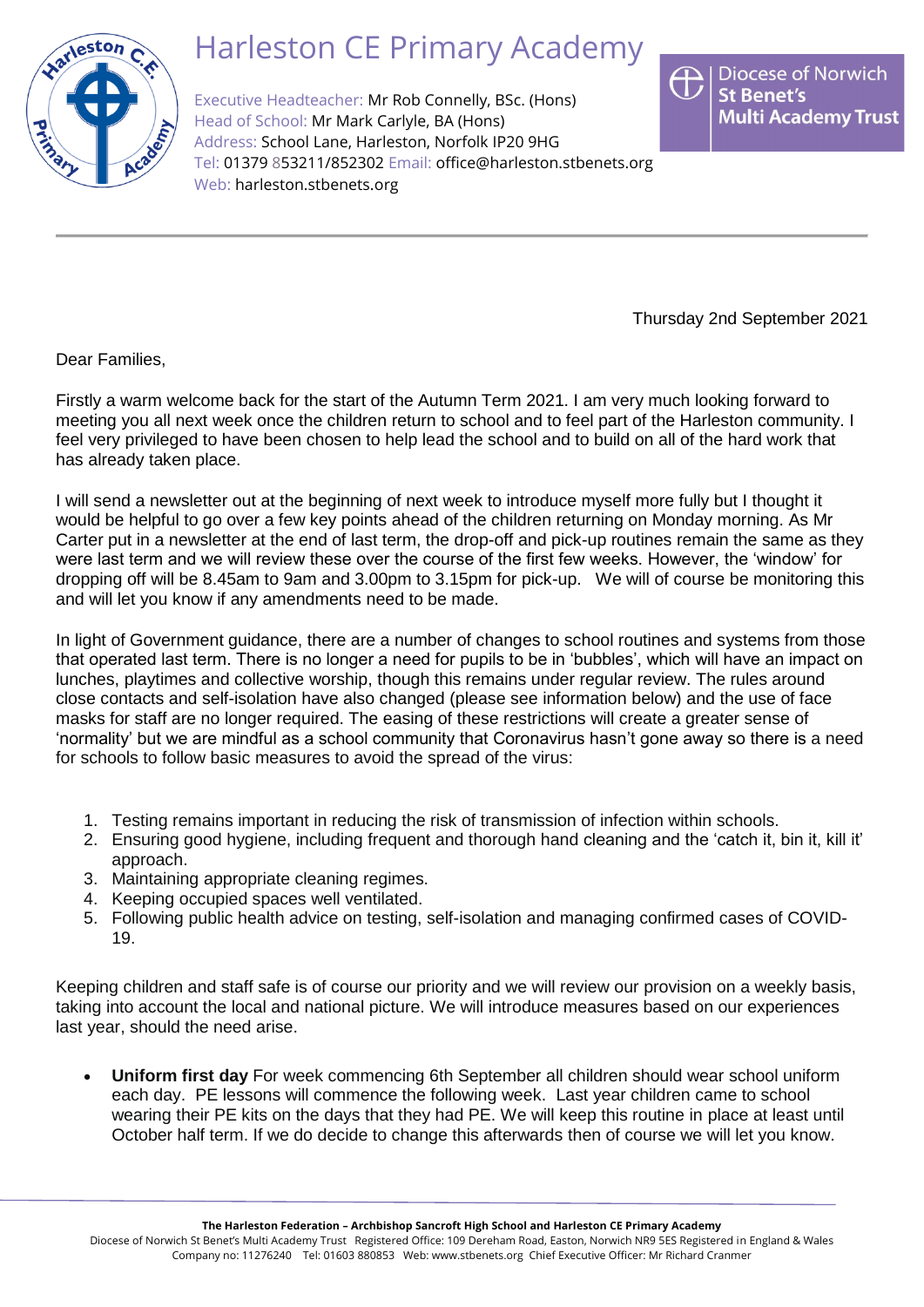The children will not need to bring any stationery into school with them at the start of term. They will be provided with pencils, pens, rulers etc. It is a sensible measure to manage the flow of items from home to school and the children have everything they need here. They can bring a water bottle from home and we do encourage the children to drink regularly.

Pedestrian entry and exit of the school will remain the same as last year. As a reminder, entrance to the school is via Gate B for Nursery, Year 3, 4, 5 and 6. Reception, Year 1, Year 2 and siblings should enter via the road crossing patrol gate and the large double gates on Redenhall Road. Parents should exit the site using the one-way system ie, via the staff car park to Gate A and using the car park gate.

We all hope that we can have as uninterrupted a school year as possible and we will communicate any updates on a regular basis to you.

Many thanks and I look forward to meeting you all next week.

Mark Carlyle

Head of School